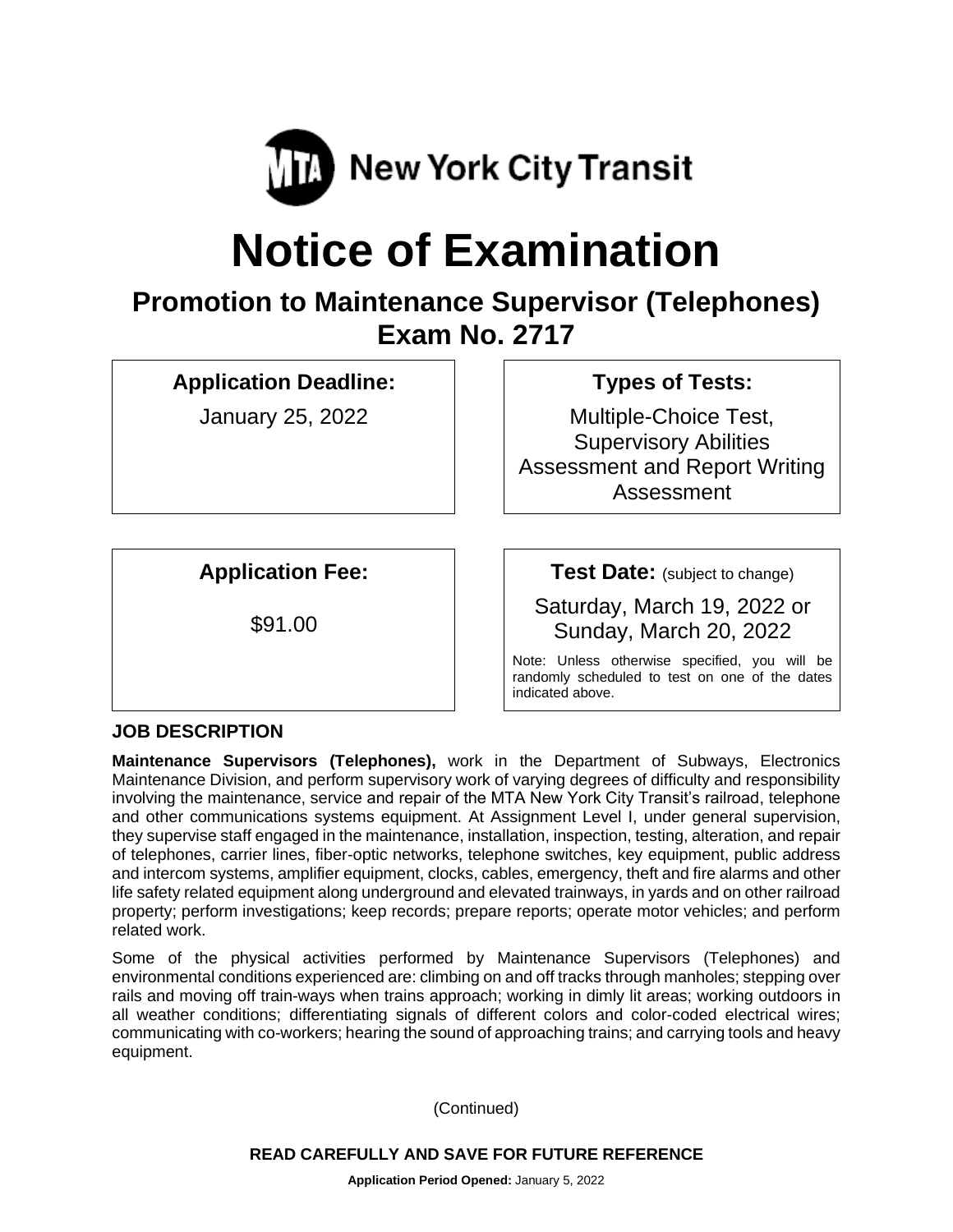## **JOB DESCRIPTION** (Continued)

**Special Working Conditions**: Maintenance Supervisors (Telephones) may be required to work various shifts, including nights, Saturdays, Sundays and holidays.

(This brief description does not include all of the duties of this position.)

## **SALARY**

The current minimum salary for Maintenance Supervisor (Telephones) is \$86,423 per annum. This rate is subject to change. There are two assignment levels within this class of positions. Promotions will be made to Assignment Level I. After promotion, employees may be assigned to the higher assignment level at the discretion of MTA New York City Transit.

## **ELIGIBILITY TO TAKE EXAMINATION**

This examination is open to each employee of MTA New York City Transit who **on the first date of the multiple-choice test:**

- 1. Is permanently (not provisionally) employed in or appears on a Preferred List (see Note, below) for the eligible title of Telephone Maintainer; and
- 2. Is not otherwise ineligible.

(Note: A "Preferred List" is a civil service list which is only for certain former permanent incumbents of the eligible title who have rehiring rights.)

This examination is also open to employees who were appointed to an eligible title pursuant to New York State Civil Service Law, section 55-a, and who meet all other eligibility requirements.

You are responsible for determining whether you meet the eligibility requirements for this examination prior to submitting the Application. If you do not know if you are eligible, check with **your department's Human Resources representative**. You may be given the test and/or assessments before we verify your eligibility. If you are marked "Not Eligible," your application fee will **not** be refunded, and you will **not** receive a score.

This examination is **not** open to employees of MaBSTOA or MTA Bus Company, or to employees of MTA agencies other than MTA New York City Transit.

## **REQUIREMENTS TO BE PROMOTED**

**Probationary Period:** At the time of promotion, you must have completed your probationary period in the eligible title as indicated in the above "Eligibility to Take Examination" section, and you must be permanently employed in that title or your name must appear on a Preferred List for the title at the time of promotion. Additionally, you must have served permanently in the eligible title for at least one year. Time served prior to a break in service of more than one year will not be credited.

**Driver License Requirement:** At the time of promotion, you must have a Motor Vehicle Driver License valid in the State of New York with no disqualifying restrictions that would preclude the performance of the duties of this title. If you have serious moving violations, a license suspension or an accident record you may be disqualified. This license must be maintained for the duration of your employment in the title.

**Drug Screening Requirement:** You must pass a drug screening in order to be promoted.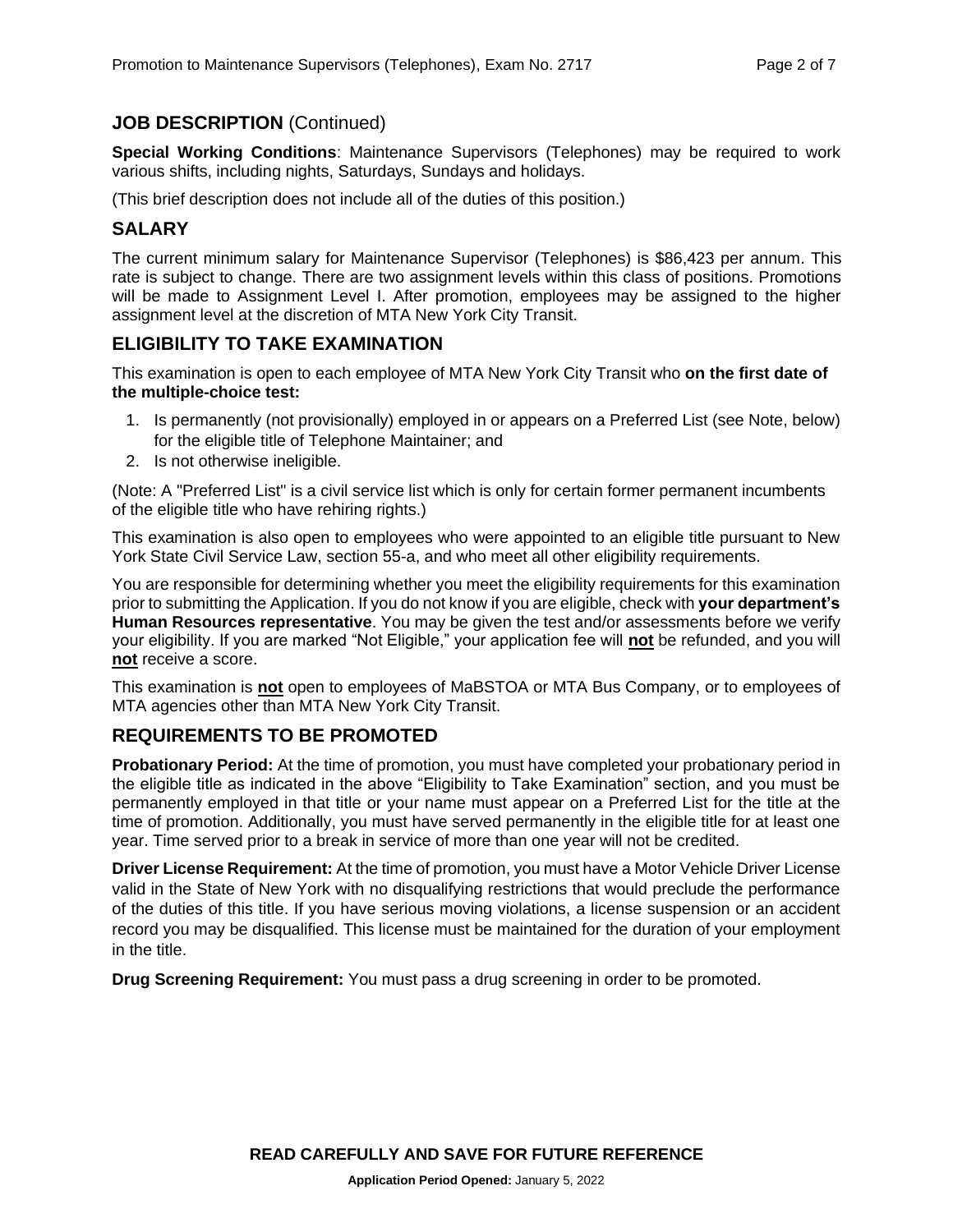## **HOW TO SUBMIT AN APPLICATION**

If you believe you meet the requirements in the "Eligibility to Take Examination" section, you may submit an application during the application period. The MTA Exam Information Center, located in the lobby of 180 Livingston Street, Brooklyn, NY 11201, is currently closed. If you believe you have a special circumstance (e.g., a disability, military duty) that prevents you from applying as instructed below, please refer to the Special Circumstances Guide referenced in the "Special Arrangements" section below. Applications will **not** be accepted in person.

#### **Online Applications:**

- 1. If you are an active MTA employee, apply using the "BSC" employee portal at [www.mymta.info](http://www.mymta.info/) by the last day of the application period (non-active MTA employees and applicants requesting a fee waiver must email us by the last day of the application period at [examsunit@nyct.com](mailto:examsunit@nyct.com) for application instructions). Note: The application system may not function properly with mobile devices or tablets. For best results when applying, please use the latest version of Internet Explorer, open a new window, and avoid having multiple tabs open in the same window.
- 2. Once you have logged in, click on the My Job Search ribbon and then click on Exams (non-Railroad).
- 3. Follow the steps to submit an application.
- 4. Active MTA employees must pay the application fee via payroll deduction.
- 5. A confirmation number will appear on the same page after submitting your application and authorizing a payroll deduction (Save this number for future reference).

**IMPORTANT**: Your application submission confirms that you have read this Notice of Examination, including any dates and the requirements.

**Application Fee**: This fee is generally not refundable. Under special circumstances, you may be entitled to a refund. Please refer to the Department of Citywide Administrative Services ("DCAS") General Exam Regulation E.3.4 to determine if you are entitled to a refund. Please visit [http://web.mta.info/nyct/hr/forms\\_instructions.htm](http://web.mta.info/nyct/hr/forms_instructions.htm) to access the DCAS General Exam Regulations online. Application fee refund requests, along with any relevant supporting documentation, should be emailed to [examsmakeups@nyct.com](mailto:examsmakeups@nyct.com) or mailed to the address in the "Correspondence" section below.

## **ADMISSION LETTER**

An Admission Letter will be mailed to you about 10 days before the first date of the multiple-choice test, supervisory abilities assessment and report writing assessment. If you do not receive an Admission Letter at least 4 days before this date, you must email a request for a duplicate Admission Letter to [examsunit@nyct.com.](mailto:examsunit@nyct.com) A paper copy of the Admission Letter is your ticket for admission to the test.

Applicants **must** keep their mailing address **up to date**. Please refer to the "Correspondence" section below for instructions on how to update your address and other contact information.

## **THE TEST**

The test will consist of three distinct components: a competitive multiple-choice test, a qualifying report writing assessment and a qualifying supervisory abilities assessment. All three components of the test will be given in a single session on the same day. A score of at least 70% is required to pass each test.

You will be assigned to a test date and location, and you cannot request that your scheduled test date or location be changed, unless you meet the conditions in the "Special Arrangements" section below.

(Continued)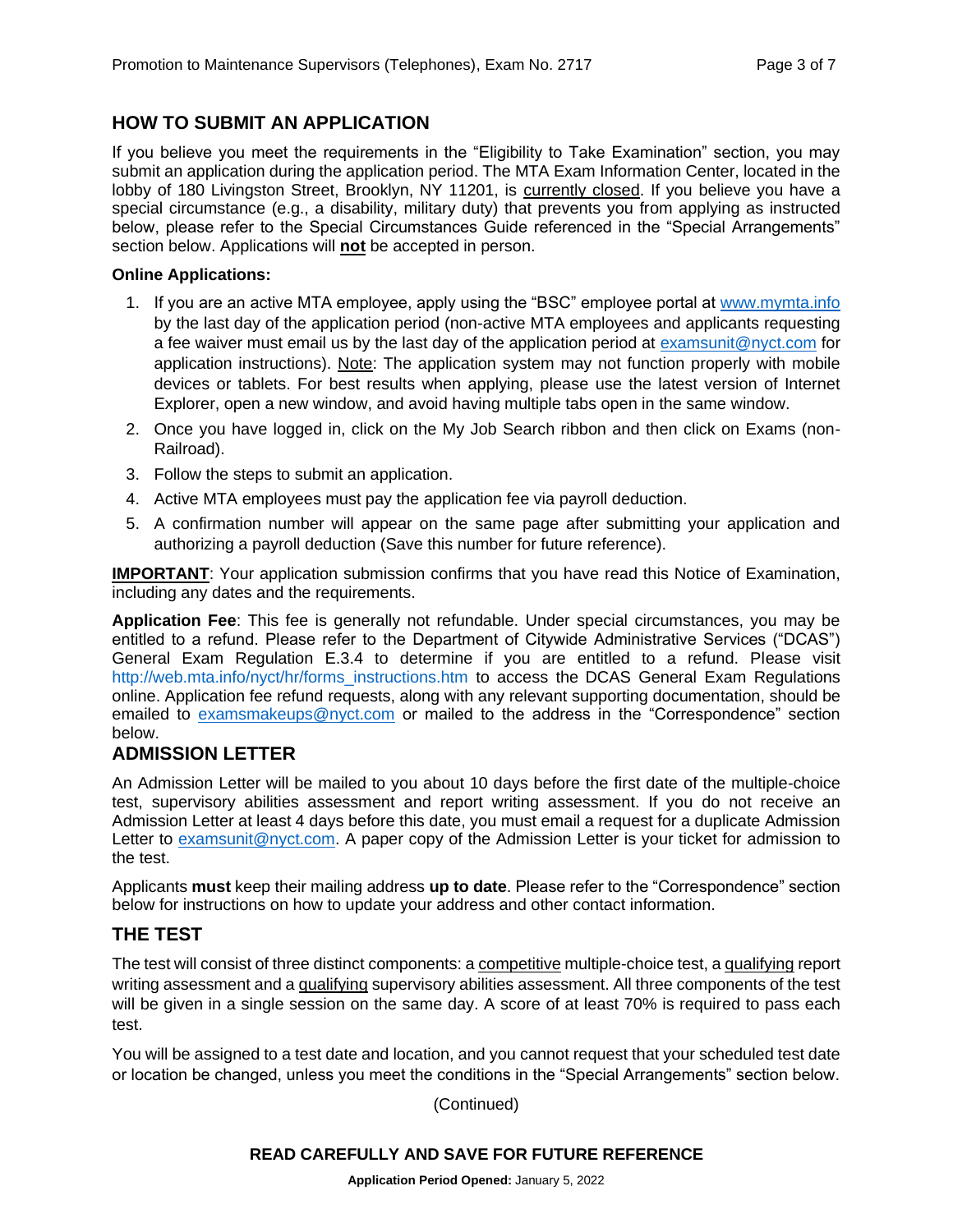## **THE TEST** (Continued)

Your score on the competitive multiple-choice test will determine 85% of your final score. Your seniority will determine the remaining 15%. You must pass the competitive multiple-choice test and both the qualifying report writing assessment and supervisory abilities assessment to have your seniority credited. Your seniority score will be 70 plus ½ point for each three months of completed, permanent, continuous service with an agency under the jurisdiction of the Commissioner, Department of Citywide Administrative Services, in competitive class titles. Your service will be credited through the first date of the competitive multiple-choice test up to a maximum of 15 years. Time served prior to a break in service of more than one year will not be credited.

Veterans' or Disabled Veterans' Credit will be granted only to eligible passing candidates who request that they be applied. Veterans' or Disabled Veterans' Credit should be requested at the time of application but **must** be requested before the date the eligible list is established. Claims for Veterans' or Disabled Veterans' Credit cannot be made once the eligible list is established.

The competitive multiple-choice test may include questions on the following knowledge areas: the maintenance, installation, inspection, testing, alteration and repair of telephones, fiber-optic networks, cables, telephone switches, key equipment, public address systems and intercoms, amplifiers, clocks, alarms, circuits and related equipment; tools and equipment; safe work procedures and practices; the interpretation of drawings and schematics; job-related calculations; record-keeping and report writing; MTA New York City Transit rules, regulations, policies and procedures; and other related areas.

The qualifying supervisory abilities assessment may include questions that assess the following abilities:

- **Planning and Organizing** Establishing a course of action for self and/or others to accomplish a specific goal; planning proper assignment of personnel and appropriate allocation of resources
- **Delegation** Utilizing subordinates effectively; allocating decision-making and other responsibilities to the appropriate subordinates
- **Management Control** Establishing procedures to monitor and/or regulate processes, tasks, or activities of subordinates and job activities and responsibilities; taking action to monitor the results of delegated assignments or projects
- **Development of Subordinates** Developing the skills and competencies of subordinates through training and developmental activities related to current and future jobs
- **Analysis** Identifying problems, securing relevant information, relating data from different sources and identifying possible causes of problems
- **Judgement** Developing alternative courses of action and making decisions based on logical assumptions that reflect factual information

The qualifying report writing assessment will require candidates to write one or more reports based on information provided on the day of the test. Candidates will be evaluated on their ability to write concisely, comprehensively and clearly using good grammatical form. Only those candidates who achieve passing scores on the competitive multiple-choice test and qualifying supervisory abilities assessment will have their qualifying report writing assessment rated.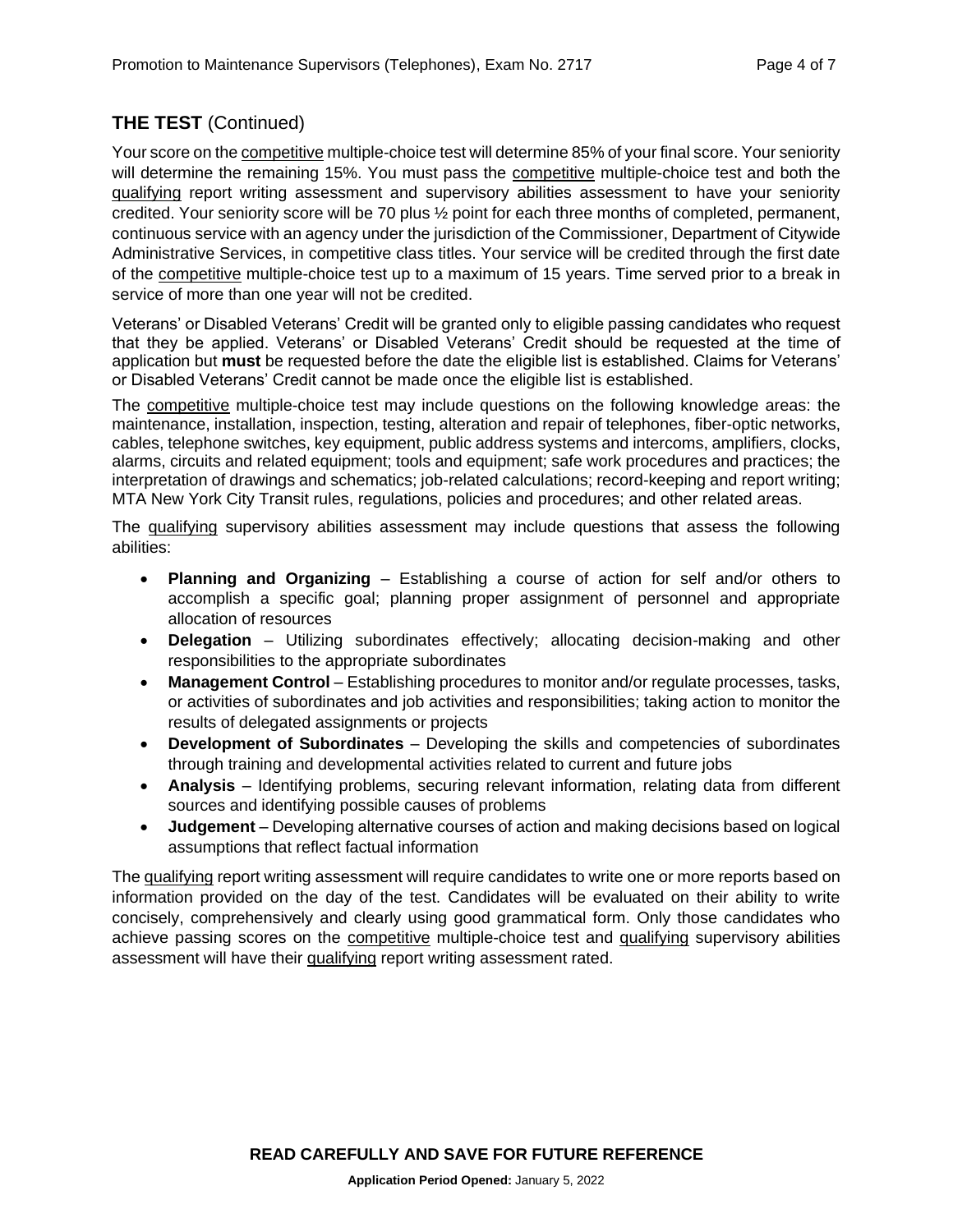#### **TEST ADMINISTRATION GUIDELINES**

**Warning:** You are not permitted to enter the test site with cellular phones, smart watches, beepers, pagers, cameras, portable media players, or other electronic devices. Calculators are permitted; however, they must be hand-held, battery or solar powered, numeric only. Calculators with functions **other than** addition, subtraction, multiplication and division **are prohibited**. Electronic devices with an alphabetic keyboard or with word processing or data recording capabilities such as planners, organizers, etc. are prohibited. If you use any of these devices in the building at any time before, during or after the test, you may **not** receive your test results, your test score may be nullified, and your application fee will **not** be refunded.

**Social Distancing** and other safety protocols, **including the wearing of masks**, will be required during the administration of the test. Further details will be provided on your admission letter.

You may not have any other person, including children, present with you while you are being processed for or taking the test and no one may wait for you inside of the test site while you are taking the test.

**Leaving:** You must leave the test site once you finish the test. If you leave the test site after being fingerprinted but before finishing the test, you will not be permitted to re-enter. If you disregard this instruction and re-enter the test site, you may not receive your test results, your test score may be nullified, and your application fee will not be refunded.

**Proof of Identity:** You must present your MTA New York City Transit employee ID when you arrive to take the test.

#### **THE TEST RESULTS**

If you pass the competitive multiple-choice test, qualifying supervisory abilities assessment and qualifying report writing assessment and are marked eligible, your name will be placed in final score order on an eligible list and you will be given a list number. You will be notified by mail of your test results. If you meet all requirements and conditions, you will be considered for promotion when your name is reached on the eligible list.

#### **ADDITIONAL INFORMATION**

**Training:** You may be required to undergo a formalized training course during your probationary period. Failure to successfully complete the training course may result in termination or being returned to your previously held permanent title.

#### **SPECIAL ARRANGEMENTS**

**Late Applications**: Refer to the "Correspondence" section below to contact the Examinations Unit to determine the procedure for submitting a late application if you meet one of the following conditions:

- 1. You are absent from work for at least one-half of the application period and are unable to apply for reasons such as vacation, sick leave or military duty; or
- 2. You become eligible after the above application period, but before the first test date.

(Continued)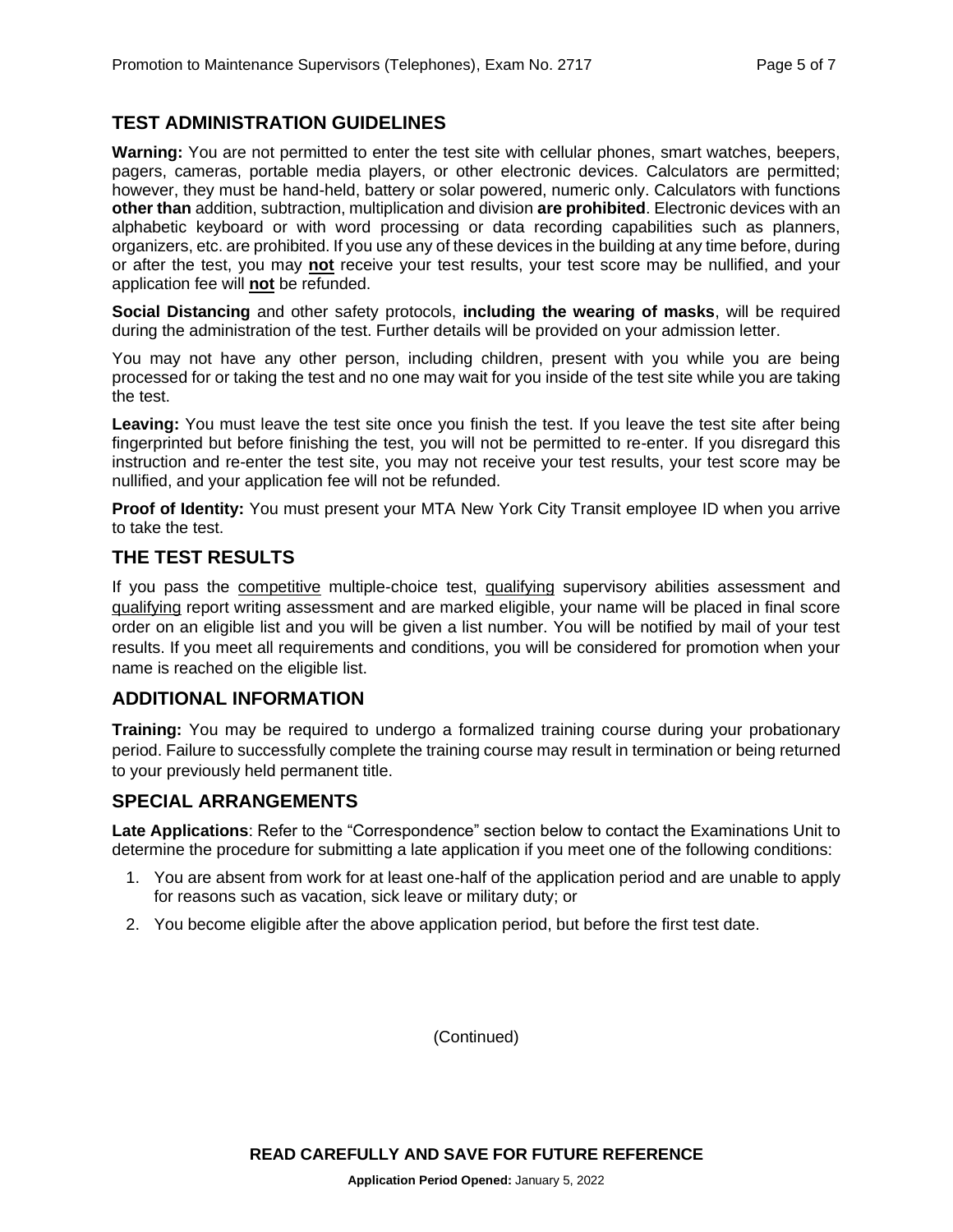## **SPECIAL ARRANGEMENTS** (Continued)

**Special Test Accommodations:** If you plan to request an alternate test date due to your religious observance or special testing accommodations due to disability, please follow the instructions included in the Special Circumstances Guide, which is accessible online at [http://web.mta.info/nyct/hr/forms\\_instructions.htm](http://web.mta.info/nyct/hr/forms_instructions.htm) and will be attached to this Notice of Examination during the application period. An alternate test date due to religious observance must be requested no later than 15 days prior to the date on which multiple-choice testing is expected to begin. Special testing accommodations due to disability must be requested no later than 30 days prior to the date on which multiple-choice testing is expected to begin.

**Make-Up Tests:** You may apply for a make-up test if you cannot take the multiple-choice test as scheduled for any of the following reasons:

- 1. Compulsory attendance before a public body; or
- 2. On-the-job injury or illness caused by municipal employment where you are an officer or employee of the City; or
- 3. Absence from the test within one week after the death of a spouse, domestic partner, parent, sibling, child, or child of a domestic partner where you are an officer or employee of the City; or
- 4. Absence due to ordered military duty; or
- 5. A clear error for which MTA New York City Transit is responsible; or
- 6. A temporary disability, pregnancy-related, or child-birth related condition preventing you from taking the test.

To request a make-up test, submit your request with documentation of the special circumstances that caused you to miss your test (as attachments) by email to [examsmakeups@nyct.com](mailto:examsmakeups@nyct.com) or by mail to the address in the "Correspondence" section below as soon as possible.

## **CORRESPONDENCE**

**Change of Contact Information:** It is critical that you keep your contact information (i.e., telephone number, mailing address and/or email address) current with MTA New York City Transit. You may miss important information about your exam(s) or consideration for appointment or promotion, including important information that may require a response from you by a specified deadline, if we do not have your correct contact information. To update your contact information, you may

- 1. Email us at [examsunit@nyct.com](mailto:examsunit@nyct.com) with the subject "Contact Info Update;" or
- 2. Mail your request to the address at the end of this section.

Your request must include your full name, exam title(s), exam number(s) and your old and new telephone numbers, mailing and/or email address**. MTA employees must also visit the employee portal at** [www.mymta.info](http://www.mymta.info/) **to update their contact information through the MTA Business Service Center (BSC).**

(Continued)